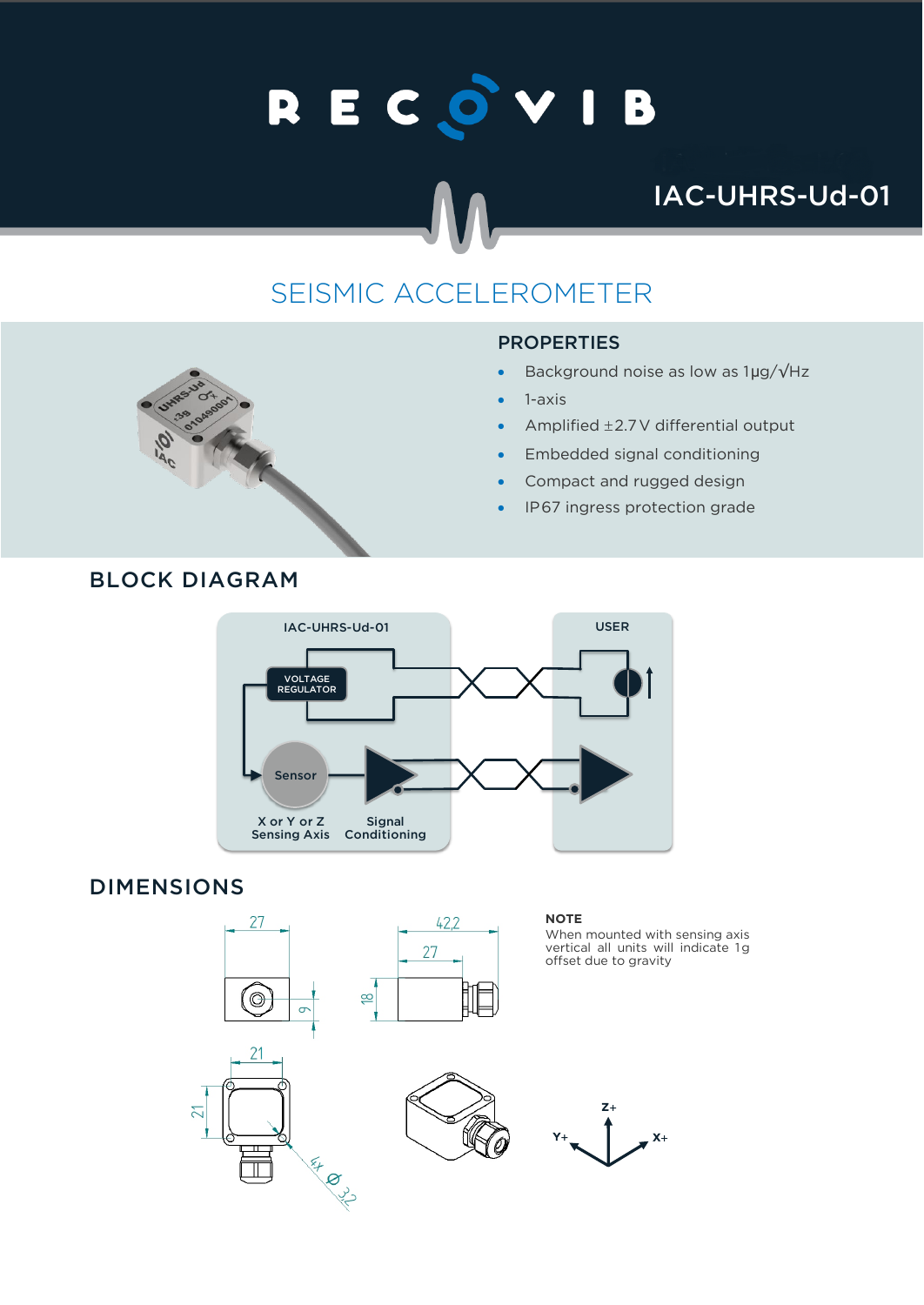#### SPECIFICATIONS – ALL MODELS

| OUTPUT/<br><b>CHANNEL</b>                      | <b>Output Range</b>           | $\pm 2.7V$                             |                             |
|------------------------------------------------|-------------------------------|----------------------------------------|-----------------------------|
|                                                | Supply Voltage                | $10 - 30V$                             |                             |
|                                                | Lower frequency limit         | OHz (DC)                               |                             |
|                                                | Non-linearity                 | $0.5\%$ typ. $-1.5\%$ max.             |                             |
|                                                | <b>Sensitivity Error</b>      | 2%                                     |                             |
|                                                | <b>Transverse Sensitivity</b> | 2% typ. - 3% max.                      |                             |
|                                                | Offset                        | $±20$ mg                               |                             |
|                                                | Destruction limit             | 1000g                                  |                             |
| <b>ENVIRONMENTAL</b><br><b>CHARACTERISTICS</b> |                               | Operating                              | Non-Operating               |
|                                                | Temperature Range             | From $-40$ to 80 $^{\circ}$ C          | From -55 to $125^{\circ}$ C |
|                                                | Drift of sensitivity          | $150$ ppm/ $\degree$ C                 |                             |
|                                                | Drift of zero point           | $\pm$ 0.5 mg/°C                        |                             |
|                                                | Ingress protection grade      | IP67                                   |                             |
| <b>MECHANICAL</b><br><b>DATA</b>               | Weight Without Cable          | 50 gram / $95$ gram $^{(1)}$           |                             |
|                                                | Case Material (1)             | Aluminium (MIL-A-8625 Type II coating) |                             |
|                                                | Mounting                      | 3.2 mm diameter holes (4x)             |                             |

(1) Stainless Steel Casing and Cable Gland A4 / AISI316 Grade Upon Request (e.g. for offshore/marine environment)

#### PERFORMANCES – BY MODEL

| Range<br>g) | Sensitivity <sup>(1)</sup><br>(mV/g) | <b>Frequency Response (-3dB)</b><br>(Hz) | <b>Noise</b><br>$(\mu g/\sqrt{Hz})$ |
|-------------|--------------------------------------|------------------------------------------|-------------------------------------|
| ±3          | 900                                  | $0 - 500$                                | 1.C                                 |
| ±5          | 540                                  | $0 - 650$                                | $1.5\,$                             |

(1) Calibration data supplied with sensor

#### ELECTRICAL RESPONSE